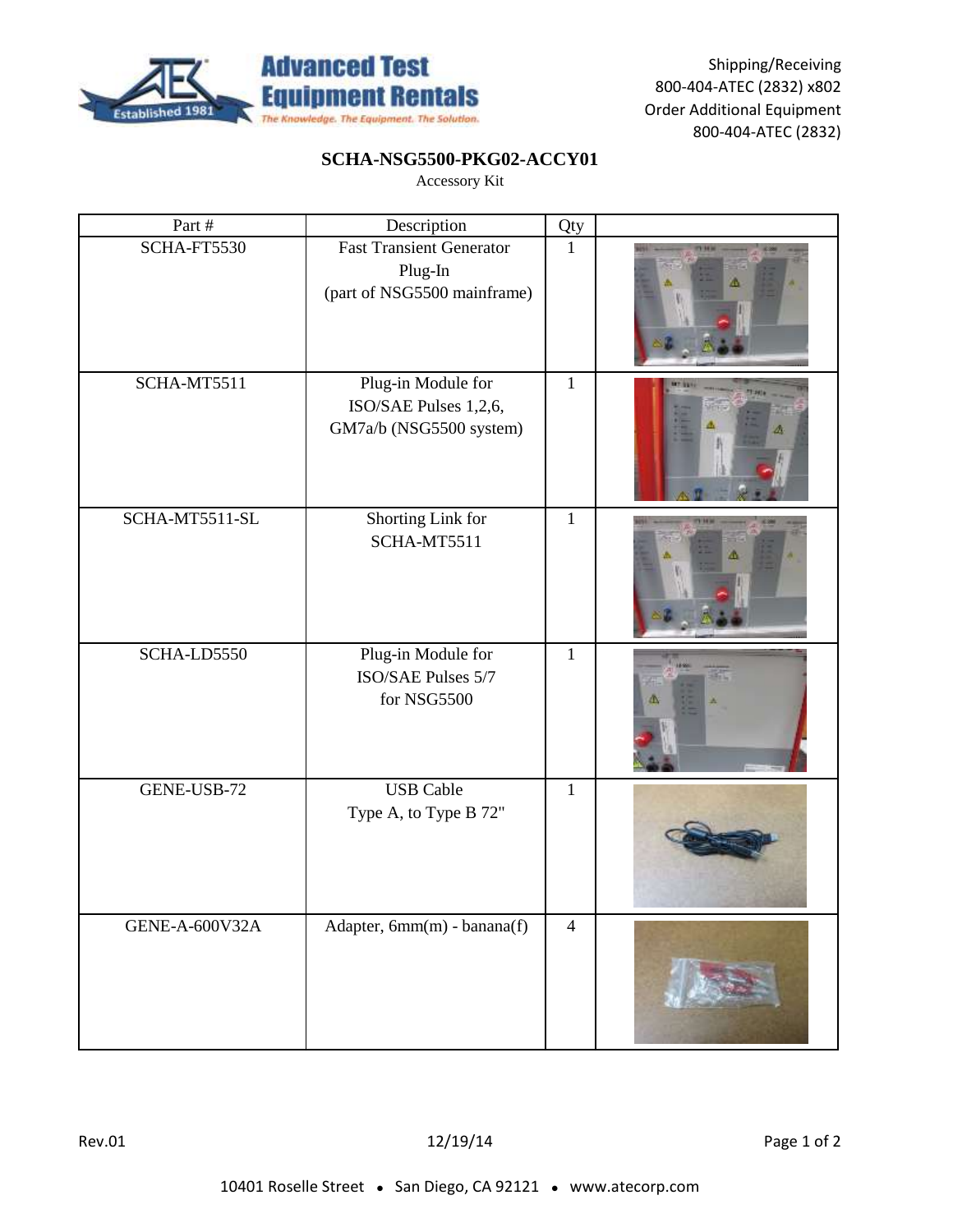

# **SCHA-NSG5500-PKG02-ACCY01**

| Part #             | Description                                                   | Qty          |                    |
|--------------------|---------------------------------------------------------------|--------------|--------------------|
| SCHA-616.024       | Manual, Hardware NSG5500                                      | $\mathbf{1}$ | 1144.108<br>AUTICE |
| GENE-PC-5-15A      | Power Cord 120V 15A                                           | $\mathbf{1}$ |                    |
| DELL-LATITUDE-D600 | 1GB RAM, RS232 Interface<br>Windows XP Pro<br>Laptop Computer | $\mathbf{1}$ |                    |
|                    |                                                               |              |                    |
|                    |                                                               |              |                    |
|                    |                                                               |              |                    |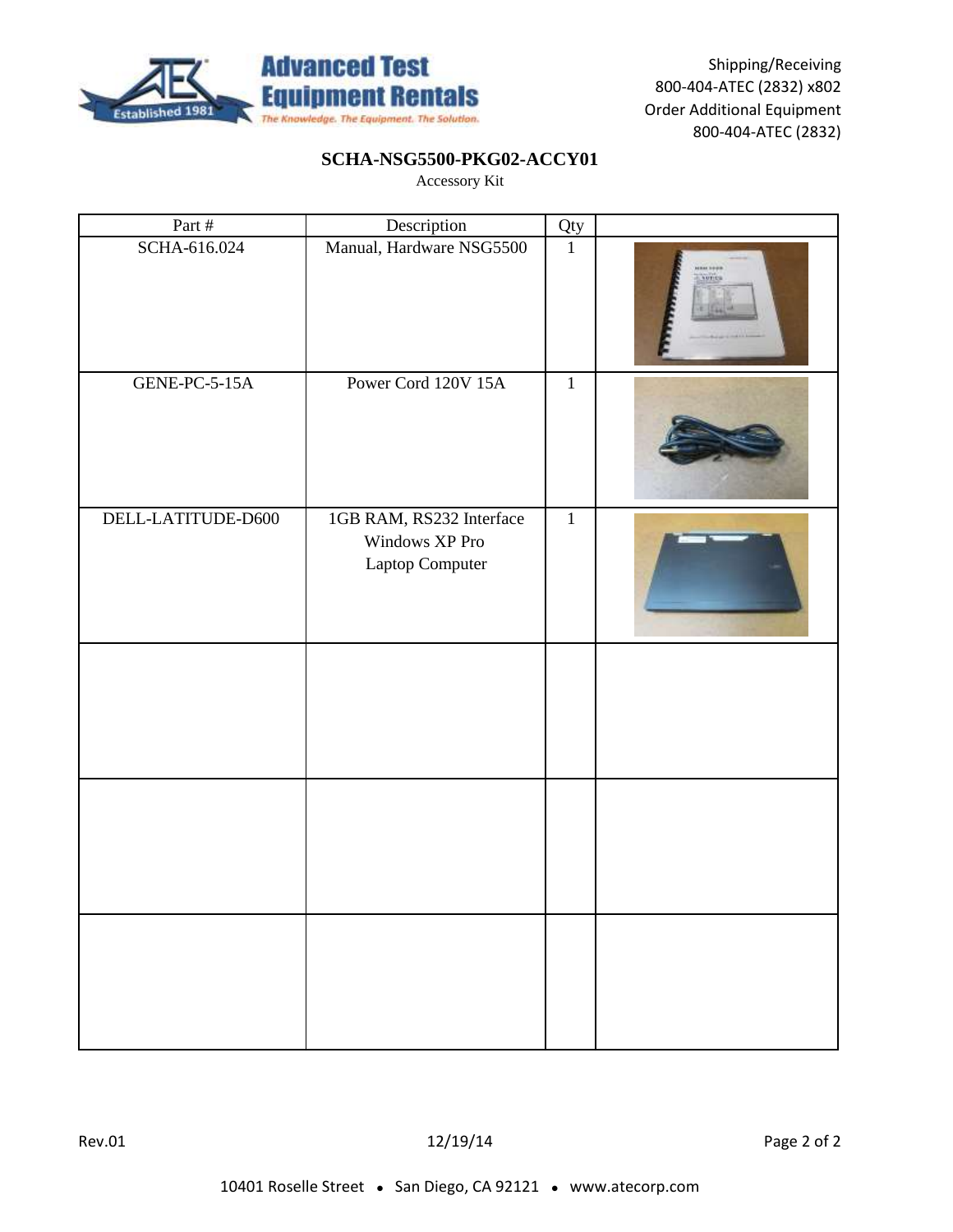

# **SCHA-NSG5500-PKG03-ACCY01**

| Part #                | Description                                                                                      | Qty            |    |
|-----------------------|--------------------------------------------------------------------------------------------------|----------------|----|
| SCHA-616.024          | Manual, Hardware NSG5500                                                                         | $\mathbf{1}$   |    |
| SCHA-FT5530           | <b>Fast Transient Generator Plug-In</b><br>(part of NSG5500 mainframe)                           | $\mathbf{1}$   |    |
| SCHA-MT5510           | Plug-in module for ISO/SAE<br>Pulses 1,2,6, GM7a/b<br>for NSG5500<br>(part of NSG5500 mainframe) | $\mathbf{1}$   |    |
| SCHA-LD5505           | Plug-in module for ISO/SAE<br>Pulses 5/7 - for NSG5500<br>(part of NSG5500 mainframe)            | $\mathbf{1}$   | æ. |
| <b>GENE-A-600V32A</b> | Adapter, 6mm(m) - Banana(f)                                                                      | $\overline{4}$ |    |
| GENE-PC-5-15A         | Power Cord 120V 15A                                                                              | $\mathbf{1}$   |    |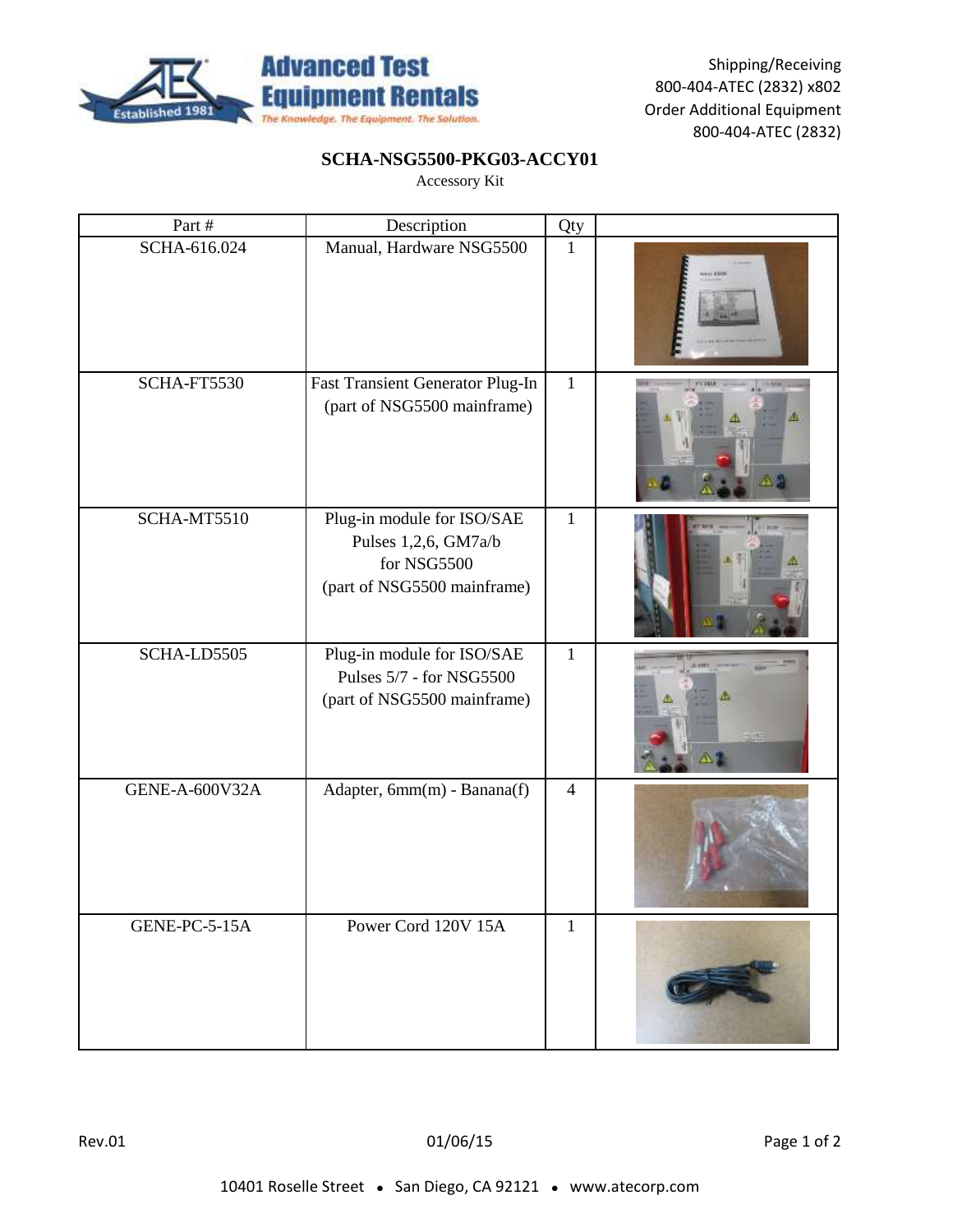

# **SCHA-NSG5500-PKG03-ACCY01**

| Part #               | Description                                        | Qty          |  |
|----------------------|----------------------------------------------------|--------------|--|
| DELL-LATITUDE-D600   | 1GB RAM, RS232 Interface,<br>Windows XP Pro Laptop | $\mathbf{1}$ |  |
| GENE-DB25(M)-DB9(F)  | RS232 cable DB25(m) to<br>DB9(f) (null modem)      | $\mathbf{1}$ |  |
| GENE-19.5V-4.62A     | Dell Laptop AC Adapter<br>and Power Cord           | $\mathbf{1}$ |  |
| SCHA-NSG3060-CABLE03 | Ground Cable with Thumb<br>Screw                   | $\mathbf{1}$ |  |
|                      |                                                    |              |  |
|                      |                                                    |              |  |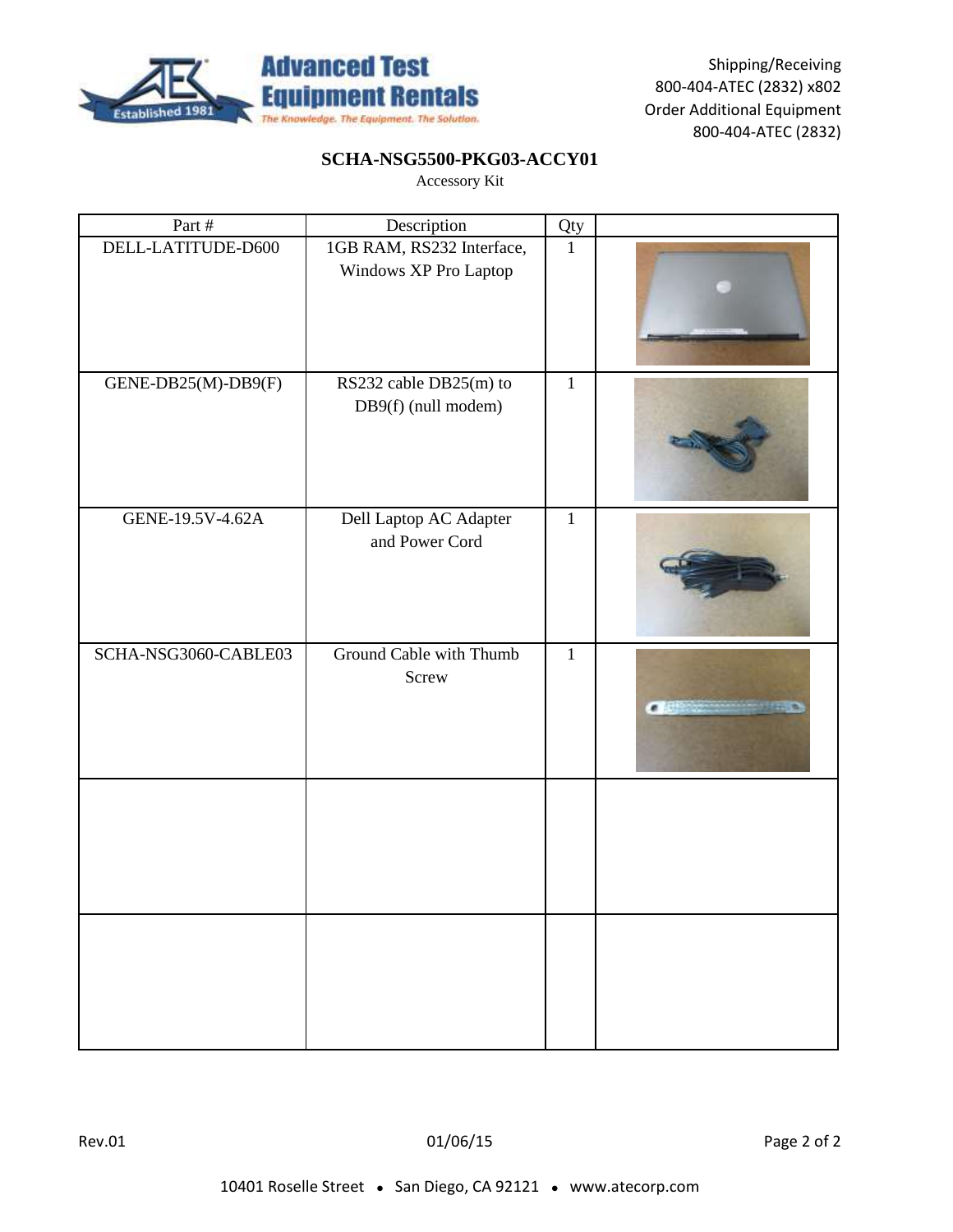

# **SCHA-NSG5500-PKG01-ACCY01**

| Part #                | Description                                                               | Qty            |         |
|-----------------------|---------------------------------------------------------------------------|----------------|---------|
| SCHA-FT5530           | <b>Fast Transient Generator</b><br>Plug-In<br>(part of NSG5500 mainframe) | $\mathbf{1}$   |         |
| SCHA-MT5511           | Plug-in Module for<br>ISO/SAE Pulses 1,2,6,<br>GM7a/b (NSG5500 system)    | $\mathbf{1}$   | MT 5511 |
| SCHA-MT5511-SL        | Shorting Link for<br>SCHA-MT5511                                          | $\mathbf{1}$   |         |
| SCHA-LD5505           | Plug-in Module for<br>ISO/SAE Pulses 5/7<br>for NSG5500                   | $\mathbf{1}$   |         |
| GENE-USB-72           | <b>USB</b> Cable<br>Type A, to Type B 72"                                 | $\mathbf{1}$   |         |
| <b>GENE-A-600V32A</b> | Adapter, 6mm(m) - banana(f)                                               | $\overline{4}$ |         |